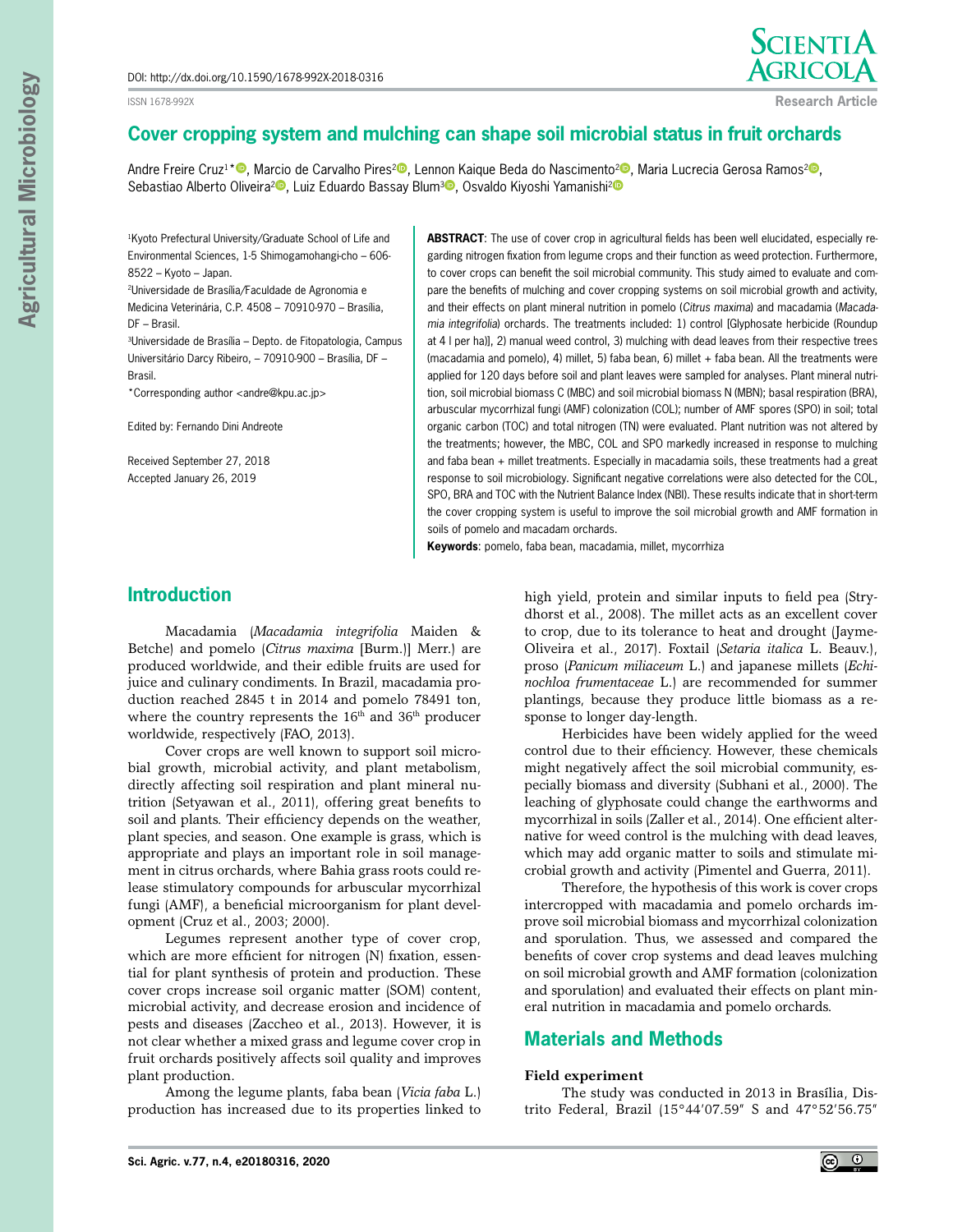W; altitude 1009 m). The weather was defined by two distinct seasons, wet and dry, and more details about local weather are described in Table 1. The experimental station contained fruit trees separated into plots with different species. The experimental area from which leaf and soil samples were taken contained two orchards of pomelo and macadamia with 20 trees each. Both fruit orchards were 10 years old conducted with conventional methods for weed (herbicide application), pest and diseases (chemical pesticides) control and soil fertility (chemical fertilizers – N-P-K). Productivity was 25 t ha–1 and 10 t ha–1 for pomelo and macadamia, respectively.

Seeds of millet (*Pennisetum glaucum* [L.] R. Br.) and faba bean (*Vicia faba* L.) were sown in early July 2013, intercropped with macadamia and pomelo trees, as single treatments or in combination. Millet seeds  $(25 \text{ m}^{-2})$ and faba bean seeds  $(22 \text{ m}^{-2})$  were sown for single treatments, and millet  $(15 \text{ m}^{-2})$  + faba bean  $(13 \text{ m}^{-2})$  seeds were applied in the mixed plot. The treatments were set as follows: 1) control [Glyphosate herbicide (Roundup at 4 l per ha)], 2) manual weed control, 3) mulching with dead leaves from their respective trees (macadamia and pomelo), 4) millet, 5) faba bean, 6) millet + faba bean. The mulching treatment was the positive control that could be efficient as C input to soil and block the light penetration to prevent weed growth. The irrigation system was set using black plastic pipes with small holes and was applied for 1 h per day for 2 months.

### **Field sampling and analysis**

Sets of four plants from each treatment were chosen for sampling 120 days after cover crops were sown. Four single soil cores were randomly taken for each treatment, in the middle of tree canopy at depth of 10 cm. Samples were then sieved (2 mm), placed into plastic bags and stored at 4 °C. The microbial biomass carbon (MBC) and microbial biomass nitrogen (MBN) were determined by the fumigation-extraction method (Vance et al., 1987), whereas basal respiration (BRA) of soil was quantified

**Table 1** – Monthly average temperature maximum (Tmax), temperature minumum (Tmin), relative humidity (RH) and total rainfall (mm) in 2013.

| Month     | Tmin<br>Tmax |      | <b>RH</b> | Rainfall | Season wetness |
|-----------|--------------|------|-----------|----------|----------------|
|           | °C           |      | %         | mm       |                |
| January   | 30           | 15   | 80.4      | 518      | Wet            |
| February  | 31           | 16   | 67.3      | 201      | Wet            |
| March     | 32           | 16   | 75        | 192      | Wet            |
| April     | 28           | 15   | 71.8      | 103      | Wet            |
| May       | 27.5         | 12.5 | 60.4      | 20.5     | Dry            |
| June      | 27.5         | 11   | 67.5      | 6.5      | Dry            |
| July      | 30           | 11   | 51.5      | 0.30     | Dry            |
| August    | 32           | 12   | 69        | 0        | Dry            |
| September | 32           | 15   | 50        | 64       | Dry/Wet        |
| October   | 32           | 14   | 65.7      | 105      | Wet            |
| November  | 16           | 30   | 72.8      | 199.5    | Wet            |
| December  | 16.5         | 30   | 78.5      | 339      | Wet            |

by the alkali absorption method through  $\mathrm{CO}_2$  evolution (Haney et al., 2008). The total organic carbon (TOC) was analyzed by a total organic carbon analyzer and total nitrogen (TN) was determined by the Kjeldahl method. The mycorrhiza colonization (COL) was analyzed by staining with trypan blue and observation in microscope and number of spores (SPO) in the soil was determined by sieving and separation with 50 % glucose (Cruz et al., 2000).

### **Sampling leaves**

Four trees were randomly selected from each treatment and the leaves were collected from the middle branch between the trunk and canopy top. Approximately 10 leaves were washed, air dried for four days, and then dried again at 65 °C for two days. The samples were sent to Mycellium Laboratory, Barretos, Brazil, for analysis of macro and micronutrients by colorimetry after digestion (Rengel, 1999). Leaf tissues were analyzed according to methods described previously (Malavolta et al., 1997).

Concentrations of nutrients N, P, K, Ca, Mg, S, B, Cu, Fe, Mn, and Zn in leaves were determined and expressed as grams per kilogram for macronutrients and milligram per kilogram for micronutrients. These data were used for diagnosis and recommendation integrated system (DRIS) application (Lana et al., 2010). The DRIS rates obtained from macadamia and pomelo samples were calculated using computer software (Lana et al., 2010; Oliveira, 2002). By definition, DRIS indices are expressed by positive or negative values, which indicate nutrient excess or deficiency, respectively, thus a value close to zero indicates an adequate nutrient balance (Mourão Filho, 2004). Moreover, the correlation matrix between the nutrients were calculated (Oliveira, 2002).

#### **Statistical design**

The experiment was a complete randomized design composed of six treatments and two species of fruits trees. Four trees were selected for each treatment (representing 4 replicates), totaling 48 experimental units. For the statistical analysis ANOVA was performed with the SISVAR (http://www.dex.ufla.br/~danielff/programas/sisvar.html), and Principal Component Analysis (PCA) and Pearson correlations using the PAST package (https://folk.uio.no/ohammer/past/). After ANOVA, the means were compared by the Tukey test  $(p \le 0.05)$ .

## **Results**

### **Microbial growth and activity**

Among the six treatments for macadamia and pomelo, it was evident that cover crops improved microbial growth and activity, especially when used in combination (faba bean + millet). The analysis of variance indicated the significant effect of treatments  $|F| < 0.01$  for most variables evaluated, except for TN and NBI in macadamia soils and MBN in pomelo soils (Table 2). In macadamia, faba bean + millet increased SPO. Additionally,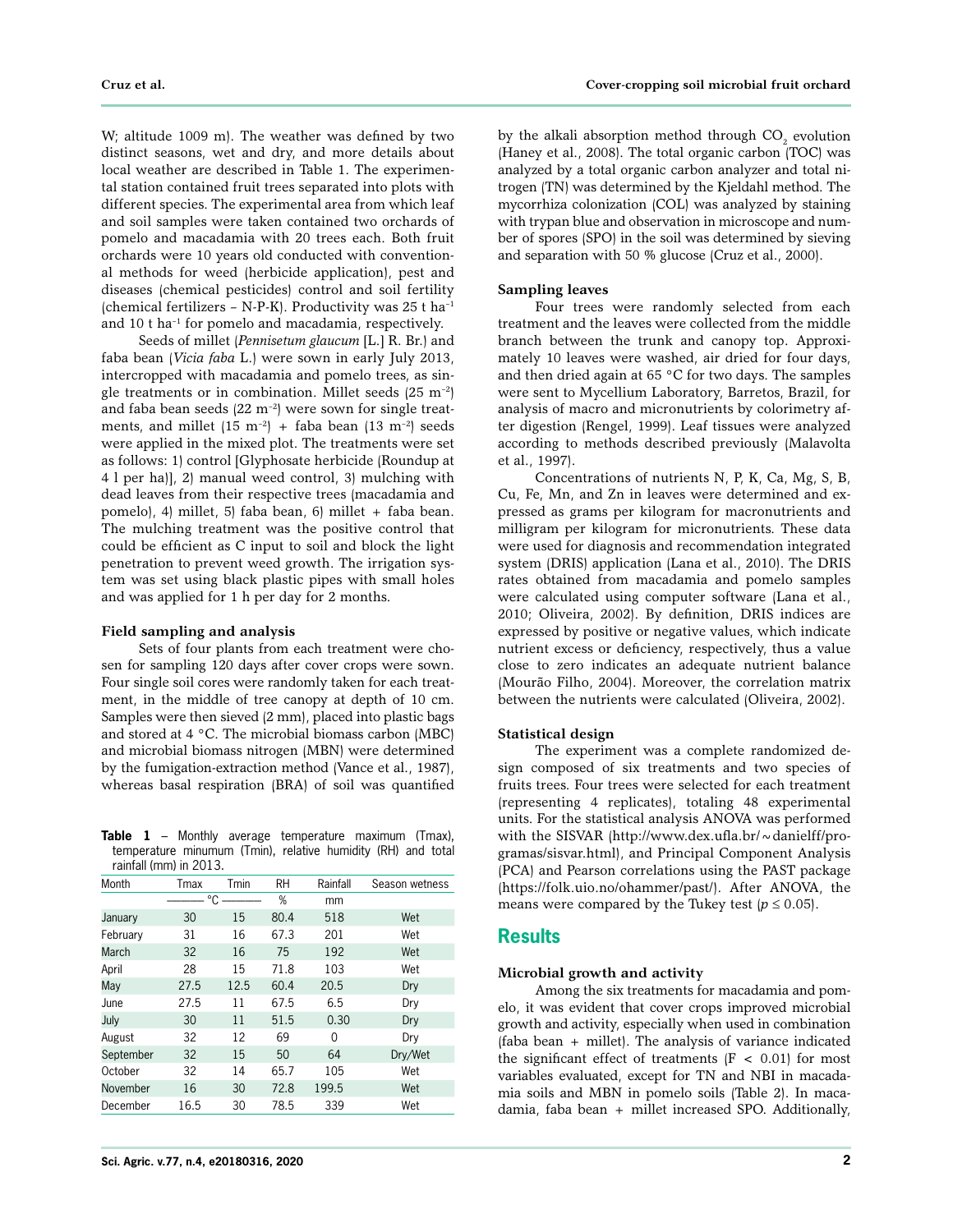the two cover crops and their combination led to similar responses in pomelo (Figure 1A). Furthermore, the effects of herbicide, manual mulching with dead leaf, and millet treatments differed depending on the fruit orchard. For macadamia, manual and mulching treatments generated a similar value for SPO (Figure 1A).

The COL was increased efficiently in both orchards with faba bean or its combination with millet (Figure 1B). Although the cover crops improved COL and SPO values, they showed different responses for soil respiration (Figure 2A). Only faba beans and faba bean + millet improved BRA in macadamia, compared to manual weed control and control and, in general, no significant differences were found for pomelo; however, a decrease was observed in herbicide treatments for both

**Table 2** – Significance of the analysis of variance (ANOVA) of the treatments in macadamia and pomelo experiments [AMF sporulation (SPO), and colonization (COL); Soil Microbial Biomass N (MBN) and C (MBC); Soil Basal Respiration (BRA), Total Organic Carbon (TOC), Total Nitrogen (TN) and Nutrient Balance Index (NBI)].

| Parameters | Macadamia | Pomelo  |
|------------|-----------|---------|
| <b>SPO</b> | $* *$     | $\star$ |
| COL        | $* *$     | $\star$ |
| <b>MBC</b> | $* *$     | $\star$ |
| <b>MBN</b> | $* *$     | n.s.    |
| <b>BRA</b> | $\star$   | $\star$ |
| <b>TOC</b> | $* *$     | $* *$   |
| <b>TN</b>  | n.s.      | $\star$ |
| <b>NBI</b> | n.s.      | $\star$ |



 $*F$  Significant at  $p < 0.05$ ; \*\*Significant at  $p < 0.01$ ; n.s. = Not significant.

fruit orchards (Figure 2A). Moreover, the combination of cover crops and mulching improved MBC in both fruit orchards (Figure 2B), whereas MBN was significantly improved by mulching and other cover crop treatments in macadamia orchards (Figure 2C). For pomelo, no statistical difference was found for MBN.

Concerning the soil chemical properties, the levels of TOC in macadamia plots, mulching, and faba bean + millet had higher values than millet and faba bean, whereas in pomelo and macadamia, the herbicide plots had lower values than the other treatments (Figures 3A and B). However, TN was not altered by treatments, except in pomelo plots where only the mulching treatments kept the same concentration as herbicide. Overall, the effects of faba bean + millet were not so expressive on TOC, when comparing to other cover crops and mulching in both macadamia and pomelo orchards.

All parameters, which are indicators of soils microbial growth and activity, represented by MBC, MBN, COL and SPO, had a strong influence of mulching and faba bean + millet treatments as compared to manual and herbicide application.

Axis 1 from the PCA analysis demonstrated a strong contrast between these groups, where it was more remarkable in macadamia than in pomelo (Figure 4).



**Figure 2** – A) Basal respiration in the soil with macadamia and pomelo with cover crops (Gly = glyphosate; Man = manual; Mul = mulching; Mil = millet; FB = faba bean). B) Effect on soil microbial biomass-C. C) Effect on soil microbial biomass-N. Means followed by the same letter within each orchard is not significantly different (Tukey test,  $p \leq 0.05$ ).

**Figure 1** – A) Effects of cover crops (Gly = glyphosate; Man = manual; Mul = mulching; Mil = millet;  $FB =$  faba bean) on sporulation of Arbuscular Mycorrhizal Fungi (AMF) in macadamia and pomelo. B) Effects of cover crops on AMF colonization of macadamia and pomelo. Means followed by the same letters within each orchard fruit is not significantly different (Tukey test,  $p \le 0.05$ ).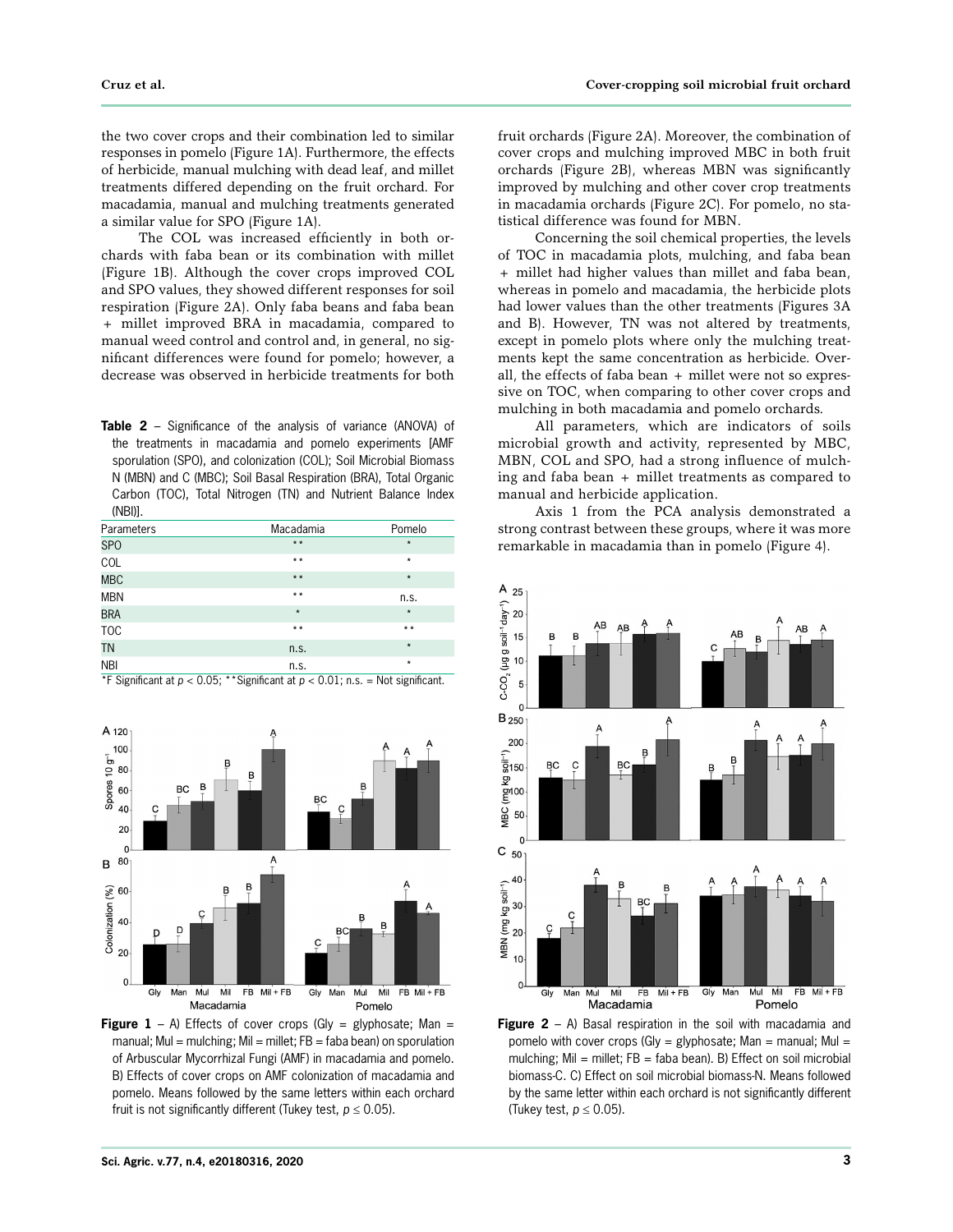### **Improved nutrient balance in fruit orchards**

The effects of cover crops on fruit orchard nutrition are presented in Table 3. The leaf analysis and calculation of the DRIS index for each macro and micronutrient were performed for macadamia and pomelo. Plant nutrients were more balanced under the faba bean + millet treatment. In pomelo orchards, the controls presented excess levels of N, Ca, Mg, Fe, and Mn, and deficits of P, K, S, and Zn compared with macadamia orchards. Despite these differences, cover crops consisting of faba bean alone or in combination with millet restored the concentrations of macro- and micro-nutrients (Table 3).

The correlation matrix for the DRIS rate of macadamia and pomelo (Table 4) showed that pomelo contains more correlated nutrients than macadamia. All elements, especially the Zn and Mg, were found to have strong cor-



**Figure 3** – A) Effects of cover crops (Gly = glyphosate; Man = manual; Mul = mulching; Mil = millet;  $FB = faba$  bean) on soil total organic carbon in macadamia and pomelo. B) Effects of cover crop on soil total nitrogen. Means followed by the same letter within each orchard is not significantly different (Tukey test,  $p \le 0.05$ ).

relations to other elements. In addition, Ca and P had many significant correlations. In macadamia, the highest positive correlations observed between nutrient levels included: Ca  $\times$  B (0.71), Ca  $\times$  Fe (0.66), Ca  $\times$  Mn (0.82), Cu  $\times$  Zn (0.72), and N  $\times$  S (0.67). However, in pomelo leaves, most correlations between nutrients levels were negative, and only a few existed for macadamia:  $Cu \times Mn$  (-0.60), Cu  $\times$  Fe (-0.59) and, Cu  $\times$  Ca (-0.69).

The COL, SPO, BRA and TOC correlated negatively with NBI (Table 5) and MBN had some correlations with P and B concentration in plants. TN in the soil had the highest number of correlations with plant mineral nutrition data (Table 5). Considering the relationship between the soil data, COL and SPO were correlated to MBC and MBN, whereas TN had no relationship to other data (Table 6).

## **Discussion**

In this study, cover crops reduced some negative effects on soils by benefiting the microorganism communities. Moreover, cover crops increased the num-



**Figure 4** – Ordination diagram representing the Principal Component Analysis (PCA) of soil cover crop systems (Gly = glyphosate; Man = manual; Mul = mulching; Mil = millet;  $FB = faba bean$ , in orchards of macadamia and pomelo. (COL = mycorrhiza colonization; SPO  $=$  number of spores; TOC  $=$  total organic carbon; BRA  $=$  basal respiration; MBC = microbial biomass carbon; MBN = microbial biomass nitrogen).

**Table 3** – The primary DRIS index that determines the limiting sequence of nutrients in macadamia and pomelo treated with glyphosate, manual, mulching, millet, faba bean and millet+faba bean.

|           |           | N       | P        | K        | Ca      | Mg      | S       | B       | Cu      | Fe      | Mn      | Zn      |
|-----------|-----------|---------|----------|----------|---------|---------|---------|---------|---------|---------|---------|---------|
|           | Glyph.    | 64.5    | $-139.8$ | $-148.8$ | 218.8   | 64.8    | $-86.8$ | $-1.3$  | 11.0    | 207.8   | 169.5   | $-84.8$ |
|           | Manual    | 45.3    | $-21.3$  | 0.8      | 96.5    | $-7.5$  | 24.3    | $-9.8$  | 180.8   | 101.0   | 91.8    | $-49.8$ |
|           | Mulch.    | 30.8    | $-50.3$  | $-133.3$ | 127.3   | 88.3    | $-57.0$ | 8.3     | $-21.0$ | 95.0    | 74.3    | 3.8     |
| Pomelo    | Millet    | $-28.5$ | 39.8     | 13.3     | $-12.3$ | $-40.0$ | 39.3    | 59.0    | 31.3    | 8.0     | $-11.3$ | $-31.8$ |
|           | Faba bean | $-12.3$ | 26.8     | 10.3     | $-21.3$ | $-32.5$ | 45.8    | 48.0    | 23.5    | $-26.5$ | $-37.5$ | 0.8     |
|           | Mil+Fab.  | $-0.3$  | 2.5      | 1.8      | $-3.3$  | $-0.5$  | 1.0     | $-1.0$  | $-0.5$  | $-3.3$  | $-1.8$  | 1.5     |
|           | Glyph.    | 2.8     | 8.5      | 14.0     | $-7.5$  | 0.0     | 7.3     | $-3.3$  | 15.3    | $-10.0$ | $-13.0$ | 17.0    |
|           | Manual    | 24.5    | 34.3     | 39.3     | $-55.0$ | 11.8    | 31.3    | $-56.3$ | 49.3    | $-51.3$ | $-52.8$ | 34.0    |
|           | Mulch.    | 20.3    | 15.8     | 17.8     | $-11.0$ | $-0.5$  | 27.3    | $-10.8$ | 11.0    | $-19.0$ | $-16.0$ | 6.3     |
| Macadamia | Millet    | 4.5     | $-0.3$   | $-6.5$   | $-3.5$  | 11.3    | 6.3     | 4.5     | 1.0     | $-5.5$  | $-3.5$  | $-3.5$  |
|           | Faba bean | 5.3     | $-3.5$   | 8.8      | 12.0    | 1.8     | 13.0    | 7.5     | $-12.0$ | 3.8     | 8.3     | $-9.8$  |
|           | Mil+Fab.  | $-1.3$  | $-1.5$   | $-1.8$   | 1.3     | 1.3     | $-1.5$  | 1.3     | $-1.5$  | 1.8     | 1.8     | $-1.5$  |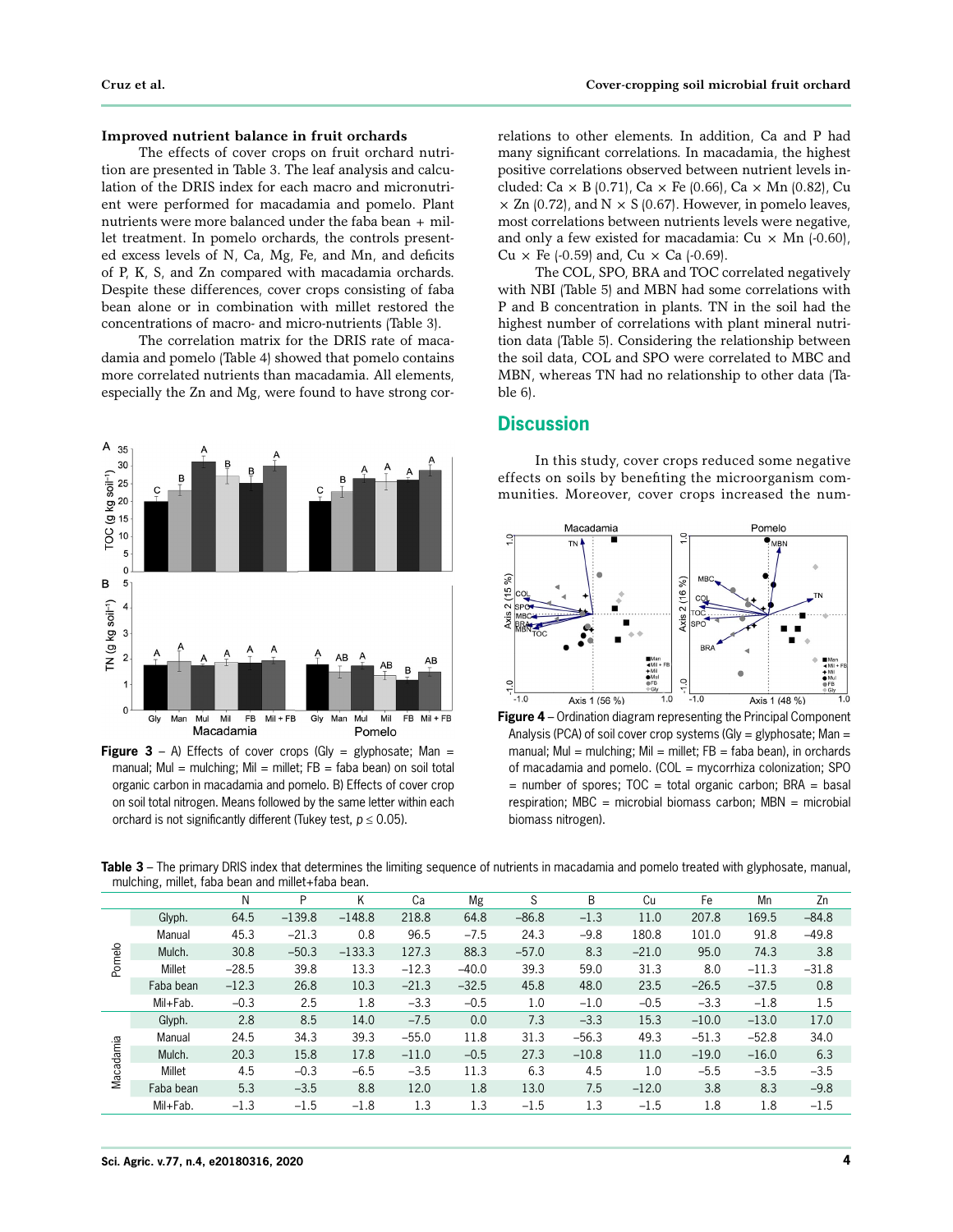|           |                 | ${\sf N}$    | P            | Κ            | Ca           | Mg           | S            | B            | Cu           | Fe           | Mn           | Zn           |
|-----------|-----------------|--------------|--------------|--------------|--------------|--------------|--------------|--------------|--------------|--------------|--------------|--------------|
|           | N               | $\,1$        |              |              |              |              |              |              |              |              |              |              |
|           | P               | $-0.74$      | $\mathbf{1}$ |              |              |              |              |              |              |              |              |              |
|           | K               | $-0.65$      | 0.88         | $\mathbf{1}$ |              |              |              |              |              |              |              |              |
|           | Ca              | 0.82         | $-0.96$      | $-0.87$      | $\mathbf 1$  |              |              |              |              |              |              |              |
|           | Mg              | 0.74         | $-0.65$      | $-0.82$      | 0.69         | $\mathbf{1}$ |              |              |              |              |              |              |
| Pomelo    | ${\mathsf S}$   | $-0.74$      | 0.69         | 0.83         | $-0.68$      | $-0.93$      | $\mathbf{1}$ |              |              |              |              |              |
|           | $\overline{B}$  | $-0.59$      | 0.00         | 0.05         | $-0.08$      | $-0.54$      | 0.55         | $\mathbf{1}$ |              |              |              |              |
|           | Cu              | 0.02         | 0.21         | 0.53         | $-0.07$      | $-0.47$      | 0.60         | 0.06         | $\mathbf{1}$ |              |              |              |
|           | Fe              | 0.81         | $-0.94$      | $-0.79$      | 0.98         | 0.61         | $-0.62$      | $-0.08$      | 0.04         | $\mathbf{1}$ |              |              |
|           | Mn              | 0.90         | $-0.89$      | $-0.74$      | 0.95         | 0.69         | $-0.69$      | $-0.30$      | 0.06         | 0.97         | 1            |              |
|           | Zn              | $-0.31$      | 0.65         | 0.33         | $-0.64$      | 0.08         | 0.00         | $-0.44$      | $-0.34$      | $-0.73$      | $-0.61$      | $\mathbf{1}$ |
|           | ${\sf N}$       | $\mathbf{1}$ |              |              |              |              |              |              |              |              |              |              |
|           | P               | 0.47         | $\mathbf{1}$ |              |              |              |              |              |              |              |              |              |
|           | Κ               | 0.33         | 0.42         | $\,1$        |              |              |              |              |              |              |              |              |
|           | Ca              | $-0.39$      | $-0.41$      | $-0.15$      | $\mathbf{1}$ |              |              |              |              |              |              |              |
|           | Mg              | $-0.06$      | $-0.18$      | $-0.08$      | $-0.09$      | $\mathbf 1$  |              |              |              |              |              |              |
| Macadamia | $S_{\parallel}$ | 0.67         | 0.45         | 0.46         | $-0.19$      | 0.14         | $\mathbf{1}$ |              |              |              |              |              |
|           | $\sf B$         | $-0.27$      | $-0.41$      | $-0.25$      | 0.71         | 0.13         | $-0.20$      | $\mathbf{1}$ |              |              |              |              |
|           | Cu              | 0.31         | 0.57         | 0.29         | $-0.69$      | $-0.09$      | 0.24         | $-0.54$      | $\mathbf{1}$ |              |              |              |
|           | Fe              | $-0.32$      | $-0.45$      | $-0.13$      | 0.66         | 0.12         | $-0.32$      | 0.61         | $-0.59$      | $\mathbf{1}$ |              |              |
|           | Mn              | $-0.46$      | $-0.48$      | $-0.38$      | 0.82         | 0.00         | $-0.25$      | 0.65         | $-0.60$      | 0.56         | $\mathbf{1}$ |              |
|           | Zn              | 0.11         | 0.53         | 0.48         | $-0.35$      | $-0.19$      | 0.15         | $-0.30$      | 0.72         | $-0.31$      | $-0.41$      | $\mathbf{1}$ |

**Table 4** – Correlation matrix between the nutrient concentrations in macadamia and pomelo orchards treated with glyphosate, manual, mulching, millet, faba bean and millet+faba bean.

Table 5 – Correlations between the nutrient concentrations in leaves of macadamia and pomelo, Nutrient Balance Index (NBI) and other soil microbial and chemical data [AMF sporulation (SPO), and colonization (COL); Soil Microbial Biomass N (MBN) and C (MBC); Soil Basal Respiration (BRA), Total Organic Carbon (TOC) and Total Nitrogen (TN)].

|            | Ν         | P         | Κ         | Сa        | Mg        |           | Fe      | Mn      | Cu      | Zn        | B         | <b>NBI</b> |
|------------|-----------|-----------|-----------|-----------|-----------|-----------|---------|---------|---------|-----------|-----------|------------|
| <b>SPO</b> | 0.10      | 0.24      | 0.21      | $-0.03$   | 0.11      | 0.26      | $-0.08$ | $-0.12$ | $-0.11$ | 0.14      | 0.26      | $-0.30*$   |
| <b>COL</b> | 0.00      | 0.04      | 0.03      | $-0.12$   | 0.01      | 0.05      | $-0.17$ | $-0.04$ | $-0.16$ | 0.08      | 0.13      | $-0.29*$   |
| <b>BRA</b> | 0.04      | 0.11      | 0.09      | $-0.11$   | $-0.03$   | 0.09      | $-0.07$ | $-0.01$ | $-0.04$ | 0.03      | 0.09      | $-0.36*$   |
| <b>MBC</b> | 0.18      | 0.28      | 0.18      | 0.01      | 0.19      | 0.23      | $-0.17$ | $-0.19$ | $-0.04$ | 0.22      | 0.17      | $-0.19$    |
| <b>MBN</b> | 0.23      | 0.18      | 0.09      | 0.16      | 0.20      | 0.15      | 0.11    | $-0.16$ | 0.03    | 0.09      | 0.157     | 0.04       |
| <b>TOC</b> | 0.85      | 0.13      | 0.07      | $-0.07$   | 0.07      | 0.14      | $-0.20$ | $-0.10$ | $-0.18$ | 0.09      | 0.10      | $-0.30*$   |
| TN         | $-0.43**$ | $-0.51**$ | $-0.54**$ | $-0.37**$ | $-0.38**$ | $-0.53**$ | 0.21    | $0.35*$ | $-0.22$ | $-0.49**$ | $-0.55**$ | 0.15       |

\*Significant at *p* < 0.05; \*\*Significant at *p* < 0.01.

**Table 6** – Correlations between the soil microbial and chemical data [AMF sporulation (SPO), and colonization (COL); Soil Microbial Biomass N (MBN) and C (MBC); Soil Basal Respiration (BRA), Total Organic Carbon (TOC) and Total Nitrogen (TN)].

|                                 |            | 5.8                              |                |                      |                      |                      |         |
|---------------------------------|------------|----------------------------------|----------------|----------------------|----------------------|----------------------|---------|
|                                 | <b>SPO</b> | COL                              | <b>BRA</b>     | <b>MBC</b>           | <b>MBN</b>           | TOC                  | TN      |
| SP <sub>O</sub>                 | 1          | $0.73$ <sup>**</sup>             | $0.47$ .       | $0.52$ .             | 0.25                 | $0.61$               | $-0.24$ |
| COL                             |            | 1                                | $0.52$ .       | 0.57                 | $0.33^{\circ}$       | $0.62$ <sup>**</sup> | $-0.17$ |
| <b>BRA</b>                      |            |                                  | $\mathbf{1}$   | $0.38$ <sup>**</sup> | 0.19                 | $0.51$               | $-0.20$ |
| <b>MBC</b>                      |            |                                  |                | 1                    | $0.39$ <sup>**</sup> | $0.63$ .             | $-0.10$ |
| <b>MBN</b>                      |            |                                  |                |                      | 1                    | $0.53$ "             | $-0.06$ |
| <b>TOC</b>                      |            |                                  |                |                      |                      | 1                    | $-0.17$ |
| <b>Total N</b>                  |            |                                  |                |                      |                      |                      | 1       |
| $\cdot$ $\sim$<br>$\sim$ $\sim$ | .          | $\sim$ $\sim$ $\sim$<br>$\cdots$ | $\cdot$ $\sim$ | .                    | $\sim$ $\sim$ $\sim$ |                      |         |

Significant at  $p < 0.05$ ; \*\* Significant at  $p < 0.01$ .

ber of spores and improved basic parameters of soil used for fruit orchards over a short-term period. The possible negative impact of herbicide was confirmed by the soil microbial growth results, whereas manual weed control and mulching treatments did not lead to significant improvements. Glyphosate is known to affect microorganisms, including the reduction of mycorrhizal colonization and growth of both target and non-target grasses by 23 % and by around 44 % arbuscules (Helander et al., 2018). Soil chemical characteristics may change the soil biological activity when herbicide, such as the glyphosate, is added, especially soil microbial biomass and soil respiration (Sumalan et al., 2010).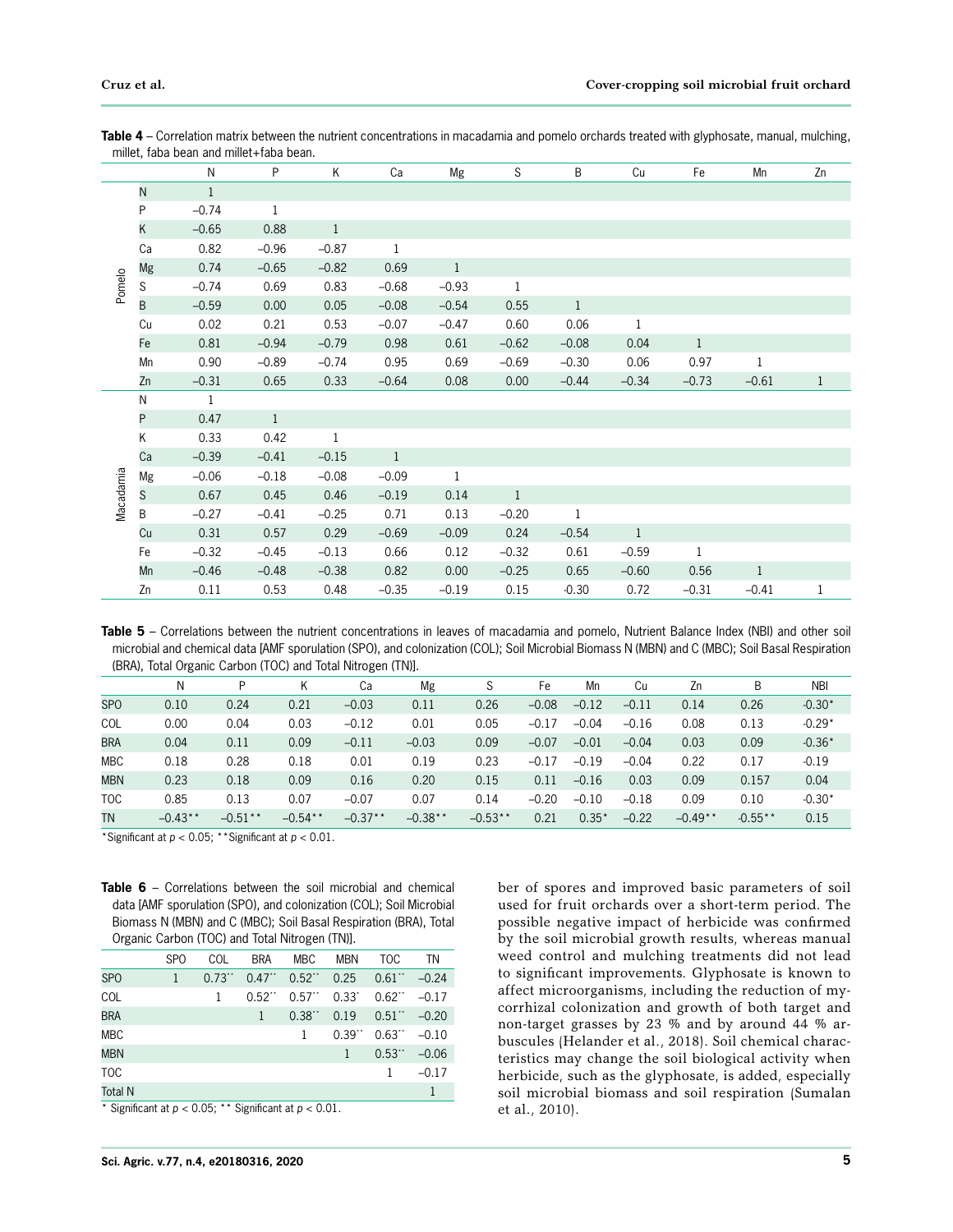Bacterial, fungal, and actinomycete populations, percentage of organic matter, and dehydrogenase activity all decreased upon treatment with herbicides in cassava fields (Sebiomo et al., 2011). Even though the beneficial effects of mulching in the soil, such as reduction of temperature ranging, erosion protection, ameliorate water preservation in dry areas and weed control (Oliveira et al., 2002), in our case, there was no response on soil microbial growth. Perhaps, the direct effect might be detectable in the long term, after years of cultivation with the same system.

Corroborating with the current results, cover crops benefit fruit orchards by improving soil microbial growth and activity, and different fruit orchards intercropped with cover crops can alter the rhizosphere microbial community (Manici et al., 2015).

Physical, chemical, and biological factors lead to nutrient depletion in the soil and reduced productivity because of conventional management and intensive use of pesticides, herbicides, and chemical fertilization (Tilman et al., 2002). Therefore, microbial biomass and AMF colonization could be used as indicators of soil quality (Vasconcellos et al., 2016).

In this study, both cover crops had positive effects on soil microbial quality for at least 120 days. Possibly, natural soil microbial communities are sensitive to cover crops, as they provide a variety of organic compounds that are released from the roots into the soil. In this sense, the combination of millet + faba bean and mulching was favorable to improve microbial growth, as indicated by the microbial biomass and BRA in the soil. Carbon root exudates released from grasses are estimated at 1.2 t ha<sup>-1</sup> per year (Pausch and Kuzyakov, 2018), which can contribute to increase C content in the soil. In addition, faba bean can fix  $N_{2}$  from 100 to 200 kg N ha–1 (Jensen et al., 2010) and legume plants can transfer N to grasses through their root system (Meng et al., 2015). The combination of grasses and faba beans could increase soil respiration and MBC (Sharmistha and Marschner, 2016). Therefore, the use of grasses-leguminous plants as cover crops might increase C and N input into the soils, crucial nutrient sources for the microorganisms.

In fact, some desirable attributes for soil evaluation are sensitive to short-term changes in soil, such as the soil microbial activities, represented by enzyme activities, which are more sensitive to green manure than to other chemical properties (Biederbeck et al., 2005). Moreover, biochar with rice husk and palm kernel could improve MBC and MBN, β-glucosidase and xylanase activities, thus this product might affect the microbial community by increasing active carbon sources in the short-term (Simarani et al., 2018). Therefore, in the specific case of our experiment, the microbial analysis was more responsive in short-term application. We hypothesize that response on soil chemistry, plant mineral nutrition and productivity might occur in the long-term.

Cover crop [pearl millet (*Pennisetum glaucum*) and jack bean (*Canavalia ensiformis*)] cultivation increased labile C, which can enhance soil microbial activity and nutrient absorption by citrus trees [Pera' orange (*Citrus sinensis*)] (Oliveira et al., 2017).

Interestingly, mulching and millet + faba bean affected microbial data (MBC, MBN, BRA, SPO), but it did not change nutrient concentration of fruit trees, especially macronutrients (data not shown). However, the DRIS index indicated better nutrient balance in fruit trees treated with millet + faba bean. This suggests that soil microorganisms may indirectly alter mineral uptake in fruit trees, which decreases the range between excess and deficiency of nutrients. The positive effect of mulching on DRIS indexes was found in cherries that presented lower unbalanced indexes and relatively higher yields (Mourão Filho, 2004).

When an ecosystem is well balanced, nutrients are channeled according to plant demands and consequently might reduce losses by leaching and volatilization (Rengel, 1999). Macadamia and pomelo plants showed different responses to control, manual, and mulching treatments, although they improved in a similar manner when treated with two cover crops.

# **Conclusions**

The cover crop systems and mulching in macadamia and fruit orchards can benefit the soil microbial growth, basal respiration and mycorrhiza in soils. This effect was more expressive in macadamia than in pomelo. Moreover, the use of both millet and faba bean together could improve some microbial indicators in the soil.

# **Acknowledgements**

This work was supported by Conselho Nacional de Desenvolvimento Científico e Tecnológico (CNPq). Thanks also to all staffs of the Estação Experimental – Universidade de Brasília and those undergraduate students who helped at this experiment.

## **Authors' Contributions**

Conceptualization: Cruz, A.F.; Ramos, M.L.G. Data aquisition: Pires, M.C.; Nascimento, L.K.B. Data analysis: Oliveira, S.A.; Blum, L.E.B. Design of methodology: Cruz, A.F.; Ramos, M.L.G. Writing and editing: Cruz, A.F.; Yamanishi, O.K.

## **References**

Biederbeck, V.O.; Zentner, R.P.; Campbell, C.A. 2005. Soil microbial populations and activities as influenced by legume green fallow in a semiarid climate. Soil Biology and Biochemistry 37: 1775-1784. DOI: 10.1016/j.soilbio.2005.02.011